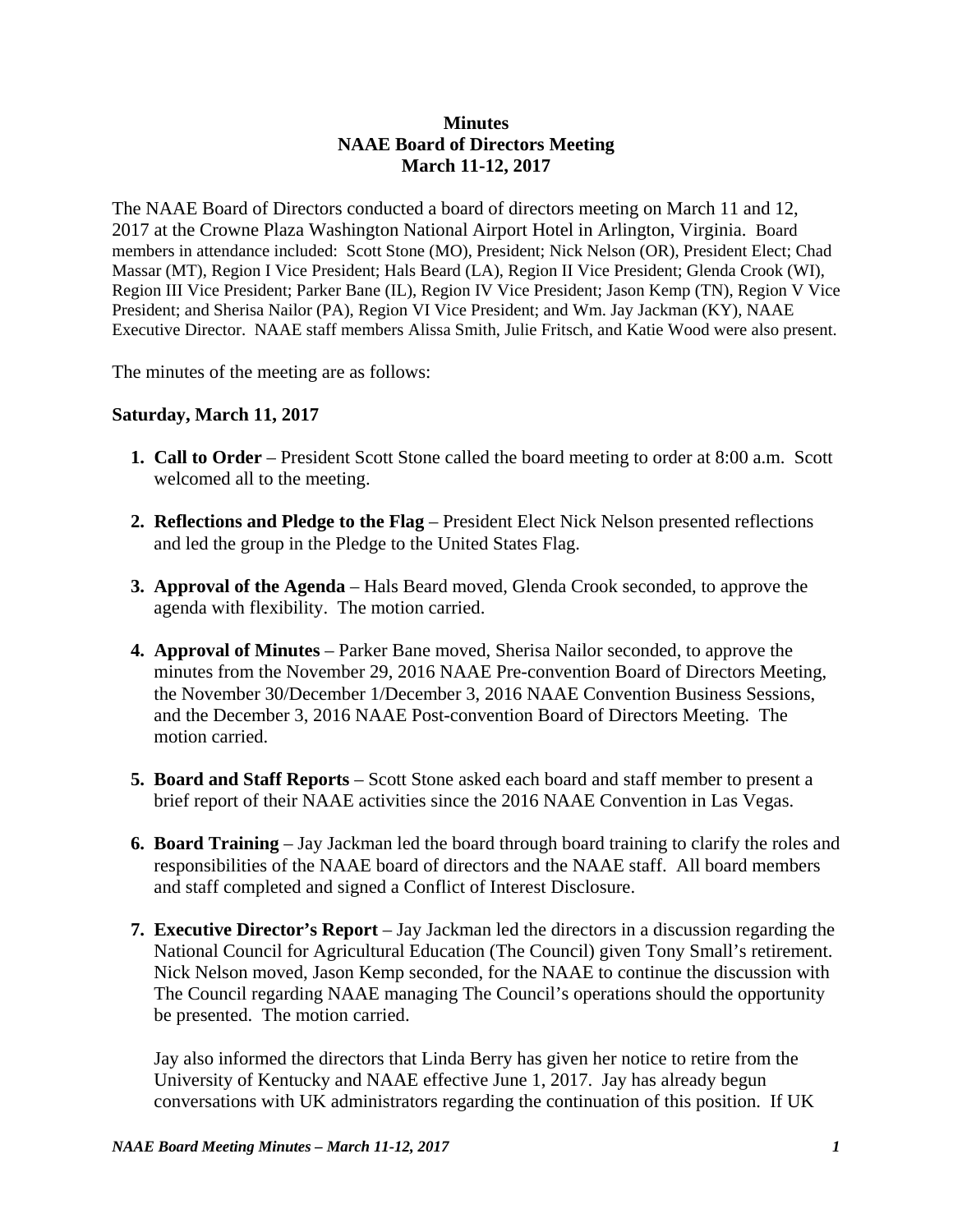wishes to continue the 50/50 split, NAAE will honor that; however, if UK does not wish to continue this arrangement, NAAE will want to consider making this a full-time position.

 In honor of Linda Berry's valued and dedicated service to NAAE, Parker Bane moved, Glenda Crook seconded, to honor Linda with the NAAE Distinguished Service Award at the 2017 NAAE Convention. The motion carried.

- **8. Strategic Planning Committee Meeting** Nick Nelson, Board Strategic Planning Committee Chair, conducted the Strategic Planning Committee meeting. Stephanie Jolliff, Ohio, Full Strategic Planning Committee Chair, joined the meeting via conference call. (Refer to the committee report for the details of the committee meeting.)
- **9. Public Policy Committee Meeting** Glenda Crook, Board Public Policy Committee Chair, conducted the Public Policy Committee meeting. Linda Sattler, Wisconsin, Full Public Policy Committee Chair, joined the meeting via conference call. (Refer to the committee report for the details of the committee meeting.)
- **10. Associate Executive Director's Report** Alissa Smith, NAAE Associate Executive Director, presented a report on NAAE membership, 2017 NAAE awards, and professional development activities and initiatives.
- **11. Professional Growth Committee Meeting** Chad Massar, Board Professional Growth Committee Chair, conducted the Professional Growth Committee meeting. Josh Dahlem, Louisiana, Full Professional Growth Committee, joined the meeting via conference call. (Refer to the committee report for the details of the committee meeting.)
- **12. Marketing Committee Meeting** Sherisa Nailor, Board Marketing Committee Chair, conducted the Marketing Committee meeting. Todd Thomas, Colorado, Full Marketing Committee Chair, joined the meeting via conference call. (Refer to the committee report for the details of the committee meeting.)
- 13. Member Services Committee Meeting Jason Kemp, Board Member Services Committee Chair, conducted the Member Services Committee meeting. Jerrod Lundry, Oklahoma, Full Member Services Committee Chair, joined the meeting via conference call. (Refer to the committee report for the details of the committee meeting.)
- **14. Policy and Bylaws Committee Meeting**  Hals Beard, Board Policy and Bylaws Committee Chair, conducted the Policy and Bylaws Committee meeting. Bobbie Jo Donovan, South Dakota, Full Policy and Bylaws Committee Chair, joined the meeting via conference call. (Refer to the committee report for the details of the committee meeting.)
- **15. Finance Committee Meeting**  Parker Bane, Board Finance Committee Chair, conducted the Finance Committee meeting. Chris Beaver, Wisconsin, Full Finance Committee Chair, joined the meeting via conference call. (Refer to the committee report for the details of the committee meeting.)
- **16. CASE Report** Jay Jackman presented an update on the CASE initiative.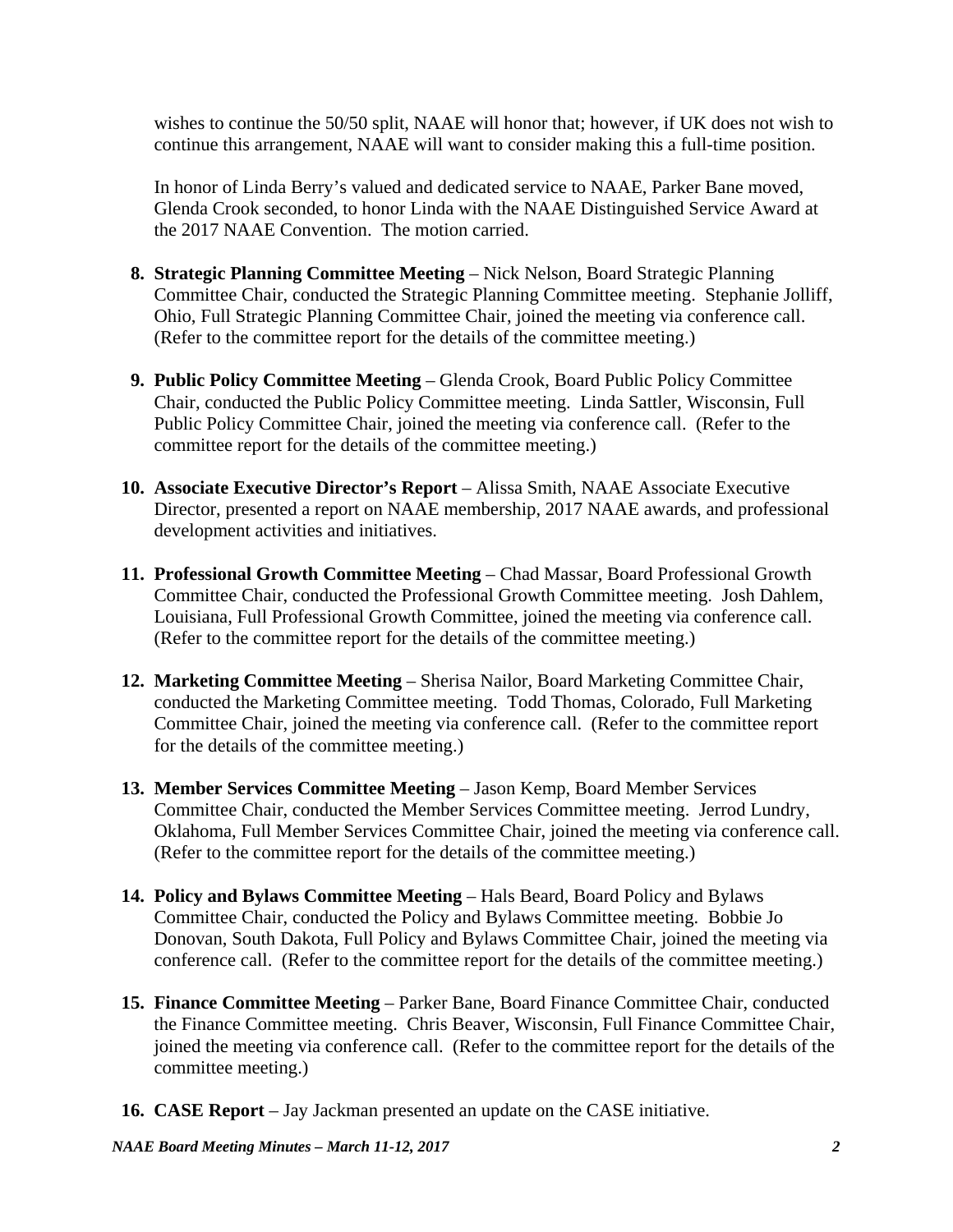- **17. Executive Session**  The board went into executive session from 3:53 p.m. until 5:35 p.m. for the executive director's performance evaluation.
- **18. Board Directives following Executive Session** Nick Nelson moved, Hals Beard seconded, to provide a total three percent staff salary adjustment to staff positions including the executive director, associate executive director, communications/marketing director, communications program assistant, and meeting planner with the executive director having flexibility to apportion the funds across staff positions at his discretion. The motion carried.

*President Scott Stone recessed the board meeting for the day at 5:50 p.m. on March 11, 2017.*

## **Sunday, March 12, 2017**

*President Scott Stone called the board meeting back to order at 8:30 a.m. on March 12, 2017.* 

- **19. Regional Conferences**  Katie Wood and Alissa Smith led the discussion of the upcoming 2017 regional conferences to determine what the board members want to prepare for and conduct their regional meetings. Scott Stone will attend the regional meetings in Region II and Region IV. Nick Nelson will attend the regional meetings in Region I and Region III. NAAE staff will attend the regional meetings in Region V and Region VI.
- **20. Communications/Marketing Director's Report** Julie Fritsch, NAAE Communications/Marketing Director, presented the communications/marketing report including teaching the directors how to use the new Communities of Practice app effectively.
- **21. 2016 NAAE Convention Evaluation / 2017 NAAE Convention Planning**  Alissa Smith and Katie Wood led the board through the evaluation of the 2016 NAAE Convention in Las Vegas and presented the update on the 2017 NAAE Convention in Nashville. Details on the 2017 convention will be provided at the summer board meeting. The schedule for 2017 will be similar to 2016 with the closing NAAE session at 8:00 a.m. on Saturday.

## **22. Board Committee Reports**

- **a. Strategic Planning Committee Report** Nick Nelson presented the Strategic Planning Committee report. Nick Nelson moved, implied second, to adopt the Strategic Planning Committee report. The motion carried.
- **b. Professional Growth Committee Report** Chad Massar presented the Professional Growth Committee report. Chad Massar moved, implied second, to adopt the Professional Growth Committee report. The motion carried.
- **c. Public Policy Committee Report**  Glenda Crook presented the Public Policy Committee report. Glenda Crook moved, implied second, to adopt the Public Policy Committee report. The motion carried.